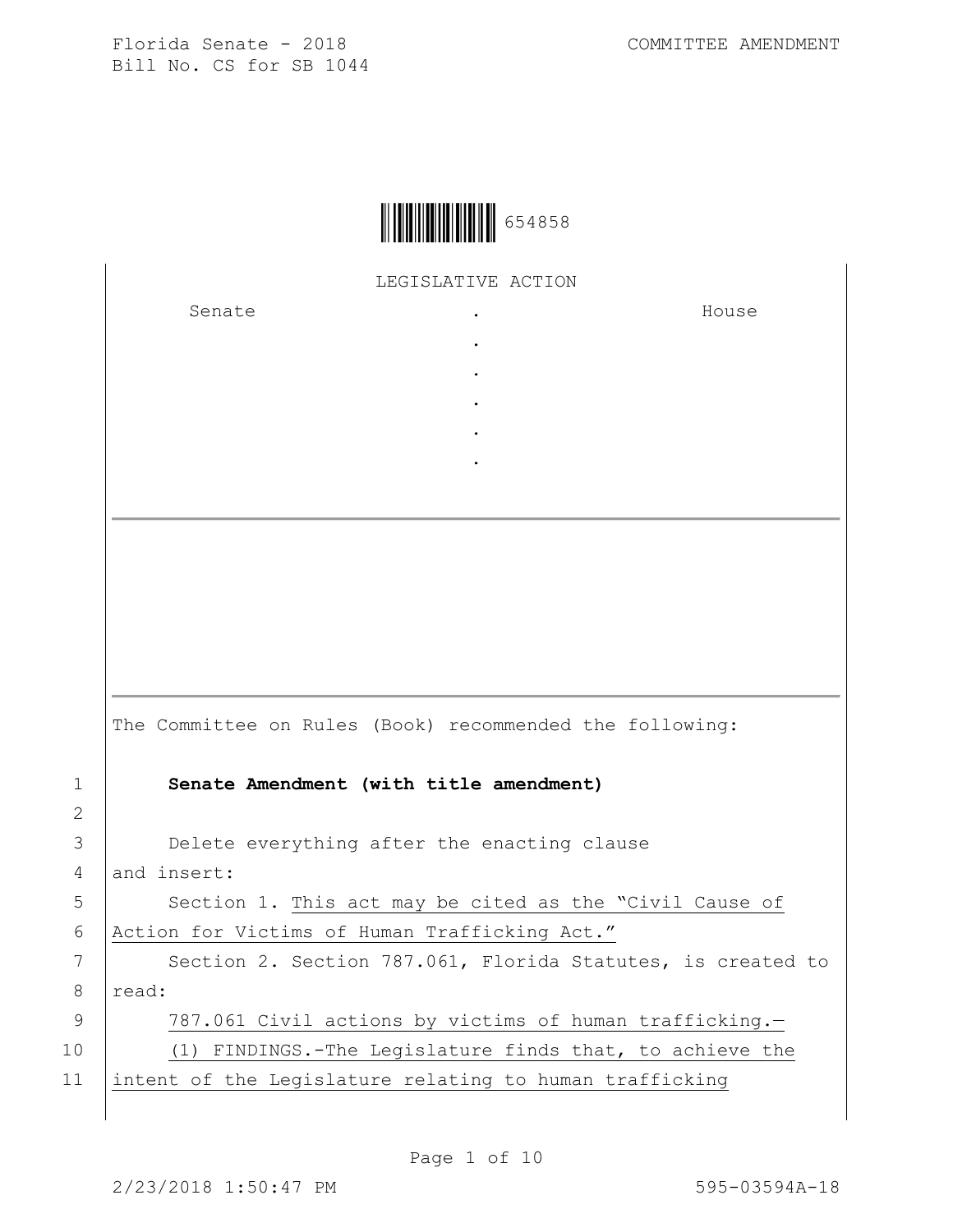| 12 | expressed in s. 787.06(1)(d), it is necessary to provide a civil |
|----|------------------------------------------------------------------|
| 13 | cause of action for the recovery of compensatory and punitive    |
| 14 | damages, attorney fees, and costs.                               |
| 15 | (2) DEFINITIONS. - As used in this section, the term:            |
| 16 | (a) "Facilitator" means a person who knowingly, or in            |
| 17 | willful blindness, assists or provides resources, goods, or      |
| 18 | services to a trafficker which assist or enable the trafficker   |
| 19 | to carry out human trafficking. The term does not include a      |
| 20 | person who facilitates human trafficking as a result of force,   |
| 21 | threat, or coercion.                                             |
| 22 | (b) "Human trafficking" has the same meaning as provided in      |
| 23 | s. 787.06.                                                       |
| 24 | (c) "Trafficker" means any person who knowingly engages in       |
| 25 | human trafficking, attempts to engage in human trafficking, or   |
| 26 | benefits financially by receiving anything of value from         |
| 27 | participation in a venture that has subjected a person to human  |
| 28 | trafficking.                                                     |
| 29 | (d) "Trust fund" means the Trust Fund for Victims of Human       |
| 30 | Trafficking and Prevention created in s. 787.0611.               |
| 31 | (e) "Venture" means any group of two or more individuals         |
| 32 | associated in fact, whether or not a legal entity.               |
| 33 | (f) "Victim of human trafficking" means a person subjected       |
| 34 | to coercion, as defined in s. 787.06, for the purpose of being   |
| 35 | used in human trafficking; a child under 18 years of age         |
| 36 | subjected to human trafficking; or an individual subjected to    |
| 37 | human trafficking as defined by federal law.                     |
| 38 | (g) "Willful blindness" exists when a person has knowledge       |
| 39 | of information that would raise suspicions in a reasonable       |
| 40 | person and he or she deliberately refrains from obtaining        |
|    |                                                                  |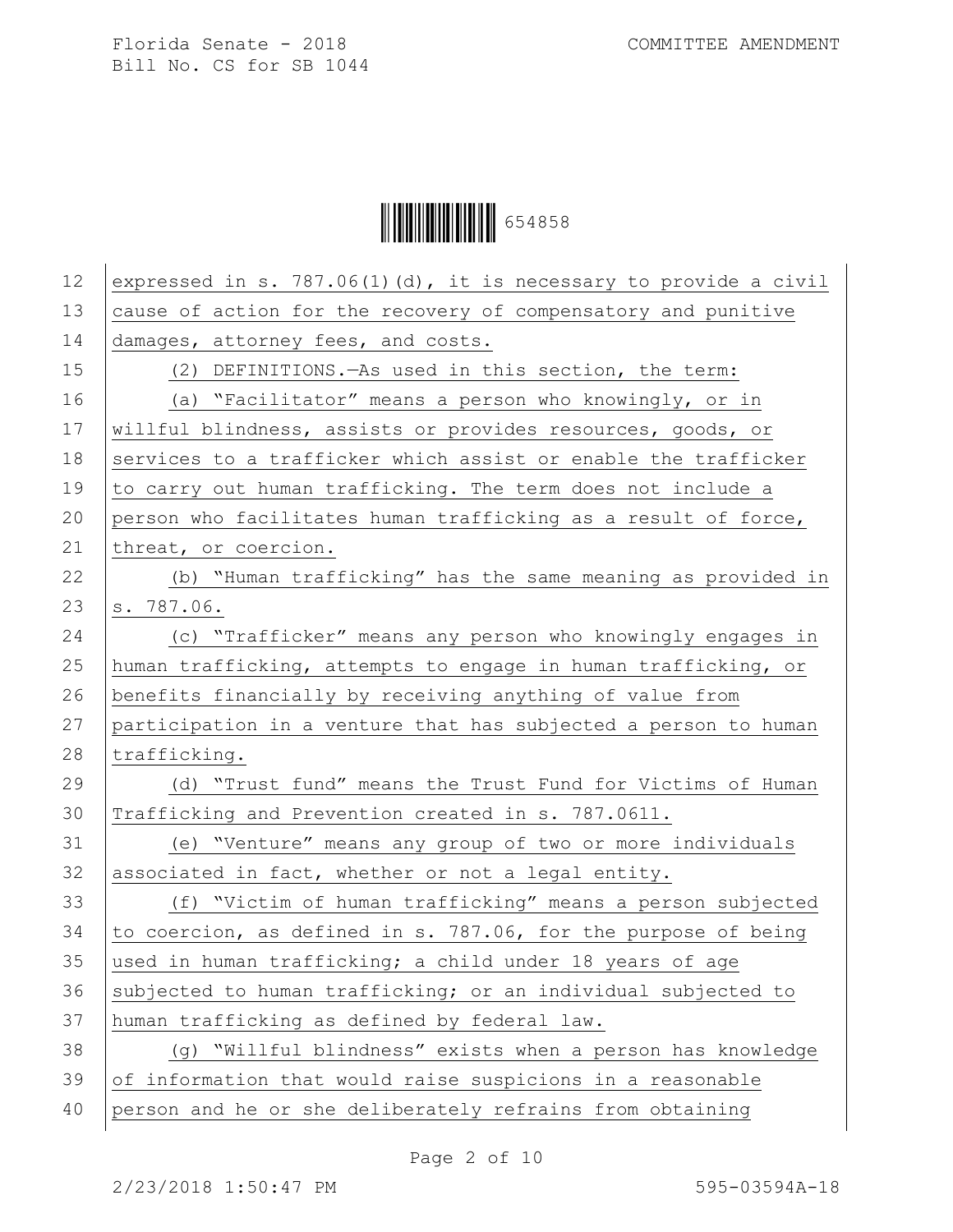| 41 | confirmation of or acting on the information because he or she   |
|----|------------------------------------------------------------------|
| 42 | wants to remain in ignorance, such that knowledge of the facts   |
| 43 | avoided can reasonably and fairly be imputed to the person who   |
| 44 | avoided confirming it.                                           |
| 45 | (3) CIVIL CAUSE OF ACTION.-                                      |
| 46 | (a) A victim of human trafficking has a civil cause of           |
| 47 | action against the trafficker or facilitator who victimized her  |
| 48 | or him and may recover damages as provided in this section.      |
| 49 | (b) The action may be brought in any court of competent          |
| 50 | jurisdiction, and the standard of proof is the greater weight of |
| 51 | the evidence, but the standard of proof for punitive damages     |
| 52 | under this section is clear and convincing evidence.             |
| 53 | (c) A victim who prevails in any such action is entitled to      |
| 54 | recover economic and noneconomic damages, penalties, punitive    |
| 55 | damages, reasonable attorney fees, reasonable investigative      |
| 56 | expenses, and costs.                                             |
| 57 | 1. Economic damages include, but are not limited to, past        |
| 58 | and future medical and mental health expenses; repatriation      |
| 59 | expenses, when a victim elects repatriation; and all other       |
| 60 | reasonable costs and expenses incurred by the victim in the past |
| 61 | or estimated to be incurred by the victim in the future as a     |
| 62 | result of the human trafficking.                                 |
| 63 | 2. Noneconomic damages include pain and suffering,               |
| 64 | inconvenience, physical impairment, mental anguish,              |
| 65 | disfigurement, loss of capacity for enjoyment of life, and other |
| 66 | nonfinancial losses.                                             |
| 67 | (d) The remedies provided in this section are in addition        |
| 68 | to and cumulative with other legal and administrative remedies   |
| 69 | available to victims of human trafficking, except that a victim  |
|    |                                                                  |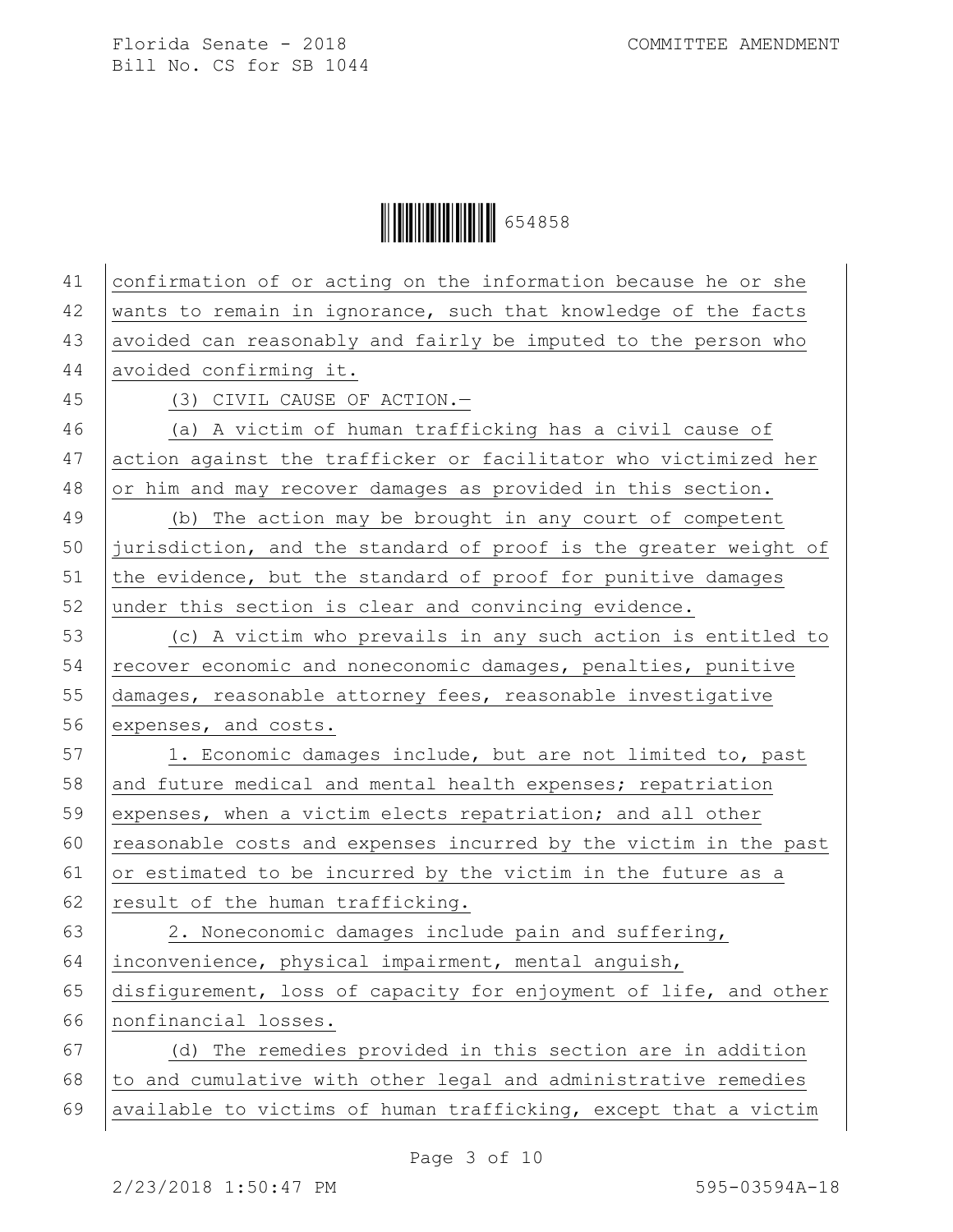| 70 | may not recover under both this section and s. 772.104(2). If a   |
|----|-------------------------------------------------------------------|
| 71 | parent or legal guardian knowingly or through willful blindness   |
| 72 | trafficked the victim, facilitated such trafficking, or           |
| 73 | otherwise participated in the human trafficking of the victim,    |
| 74 | such parent or legal guardian is not entitled to damages or       |
| 75 | distributions under this section.                                 |
| 76 | (e) If a victim prevails in an action under this section,         |
| 77 | in addition to any other award imposed, the court shall assess a  |
| 78 | civil penalty against the defendant in the amount of \$50,000.    |
| 79 | This penalty is in addition to and not in lieu of any other       |
| 80 | damage award. The civil penalty must be assessed by the court     |
| 81 | and may not be disclosed to the jury. The entire \$50,000 civil   |
| 82 | penalty shall be deposited into the trust fund unless the         |
| 83 | proceeds become subject to equitable distribution under           |
| 84 | paragraph (g).                                                    |
| 85 | (f) If a victim prevails in an action under this section,         |
| 86 | and if one or more law enforcement agencies rescued the victim    |
| 87 | or stopped the abuse or exploitation of a victim on the property  |
| 88 | where it occurred, the court shall assess a civil penalty         |
| 89 | against the defendant in the amount of \$50,000 and award the     |
| 90 | penalty to such law enforcement agencies to fund future efforts   |
| 91 | to combat human trafficking. This penalty is in addition to, and  |
| 92 | not in lieu of, any other damage award or civil penalty. The      |
| 93 | court shall equitably distribute this civil penalty among the     |
| 94 | law enforcement agencies. The entire \$50,000 civil penalty shall |
| 95 | be distributed to the law enforcement agencies unless the         |
| 96 | proceeds become subject to equitable distribution under           |
| 97 | paragraph (g).                                                    |
| 98 | (g) If an action brought under this section is either             |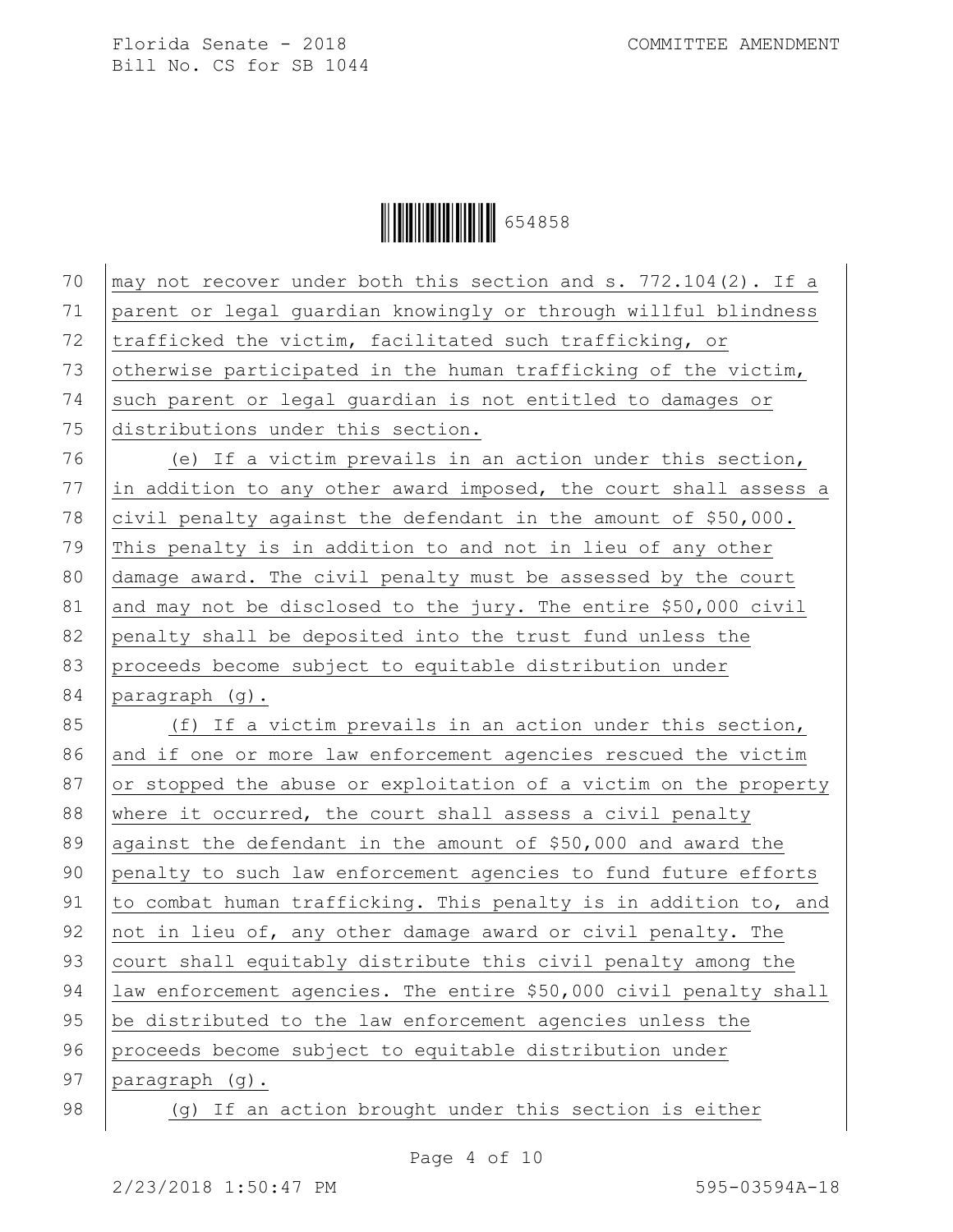| 99  | settled before a jury verdict or the victim is unable to recover |
|-----|------------------------------------------------------------------|
| 100 | the full amount of the compensatory damages caused by the human  |
| 101 | trafficking, the court must determine the percentage of the      |
| 102 | victim's damages that were recovered, after deducting the        |
| 103 | victim's reasonable and necessary out-of-pocket expenses, but    |
| 104 | before deducting attorney fees, and that same percentage of      |
| 105 | \$50,000 shall be paid from the recovery to the trust fund. If   |
| 106 | one or more law enforcement agencies are entitled to a civil     |
| 107 | penalty under paragraph (f), that same percentage of \$50,000    |
| 108 | shall be paid from the recovery to the law enforcement agencies  |
| 109 | to fund future efforts to combat human trafficking.              |
| 110 | (h) The court shall have specific authority to consolidate       |
| 111 | civil actions for the same trafficker or facilitator for the     |
| 112 | purpose of case resolution and aggregate jurisdiction.           |
| 113 | (i) Notwithstanding any other law to the contrary, the           |
| 114 | amount of punitive damages awarded under this section shall be   |
| 115 | equally divided between the victim and the trust fund.           |
| 116 | (j) Moneys collected from penalties, damages, or other           |
| 117 | costs imposed by this section which are to be deposited into the |
| 118 | trust fund shall be remitted to the Department of Revenue for    |
| 119 | deposit into the Department of Law Enforcement Trust Fund for    |
| 120 | Victims of Human Trafficking and Prevention.                     |
| 121 | (4) STATUTE OF LIMITATIONS. The statutes of limitations as       |
| 122 | specified in s. $95.11(7)$ and (9) are applicable to actions     |
| 123 | brought under this section.                                      |
| 124 | (5) AFFIRMATIVE DEFENSE.-                                        |
| 125 | (a) In any action brought under this section against the         |
| 126 | owner or operator of a public food service or lodging            |
| 127 | establishment based on a claim of vicarious liability for an     |
|     |                                                                  |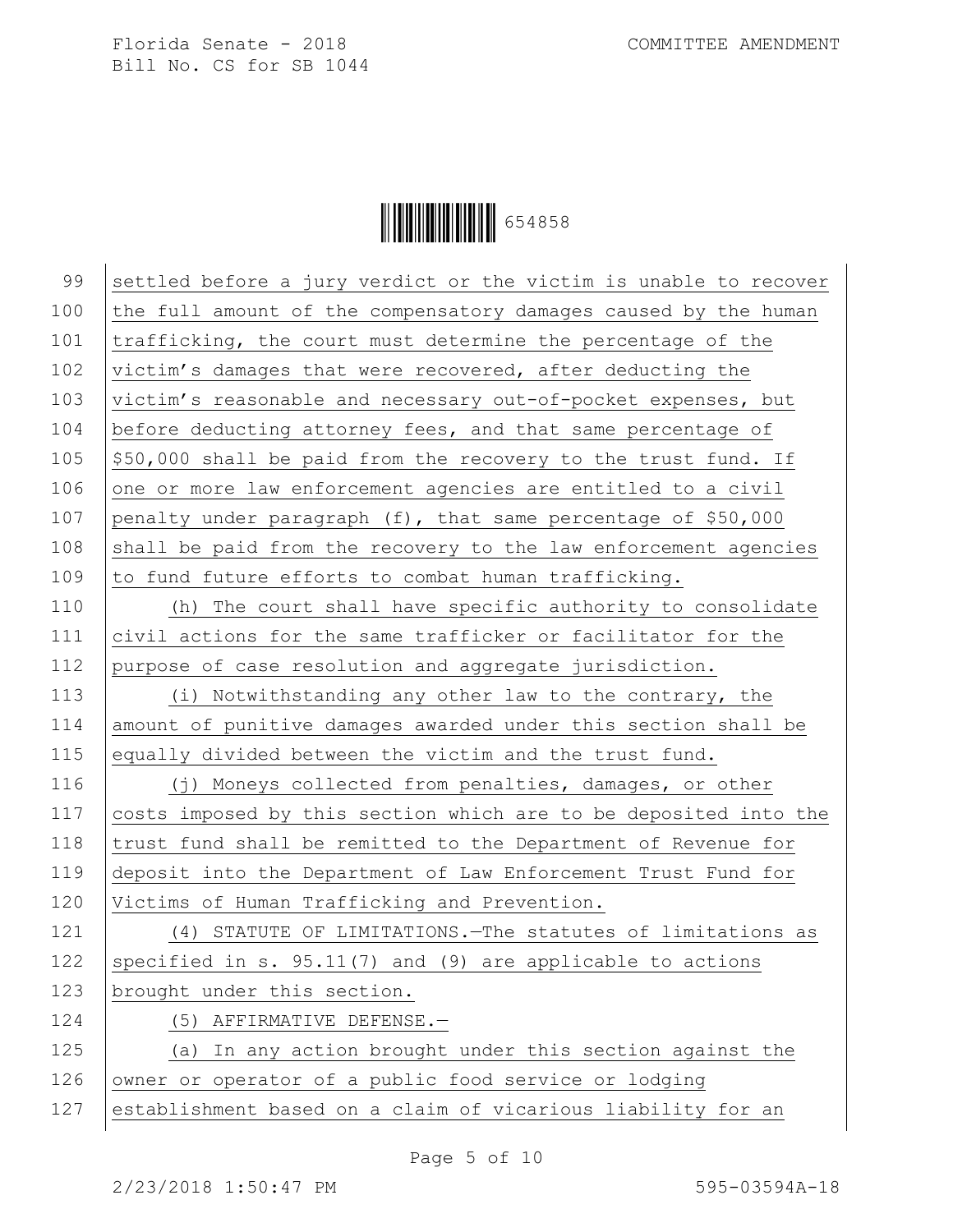Ì654858ZÎ654858

| 128 | employee's conduct, it is an affirmative defense to punitive     |
|-----|------------------------------------------------------------------|
| 129 | damages recoverable under such claim if the owner or operator    |
| 130 | proves by the greater weight of evidence that:                   |
| 131 | 1. Its personnel have been trained to identify and report        |
| 132 | suspected human trafficking activity in accordance with s.       |
| 133 | 509.210 and rules adopted thereunder.                            |
| 134 | 2. The owner or operator had in place an employee protocol       |
| 135 | or employee code of conduct to detect and report suspected human |
| 136 | trafficking activity to appropriate law enforcement authorities, |
| 137 | which may include the National Human Trafficking Hotline, the    |
| 138 | United States Department of Justice Hotline, the Florida Abuse   |
| 139 | Hotline, or local law enforcement authorities.                   |
| 140 | 3. If the victim of human trafficking was a minor at the         |
| 141 | time of the trafficking, the owner or operator exercised         |
| 142 | reasonable care and diligence, screening, training, overseeing,  |
| 143 | and supervising the employee, and exercised reasonable care and  |
| 144 | diligence in its compliance with the anti-human-trafficking      |
| 145 | protocols and training required by this section.                 |
| 146 | (b) If the victim of human trafficking was an adult at the       |
| 147 | time of the trafficking, the affirmative defense provided in     |
| 148 | this subsection may be overcome with proof by clear and          |
| 149 | convincing evidence that the officers, directors, or managers of |
| 150 | the owner or operator of the public food service or lodging      |
| 151 | establishment knowingly, or in willful blindness, condoned,      |
| 152 | ratified, permitted, caused, or consented to the conduct         |
| 153 | constituting human trafficking or the facilitation of such       |
| 154 | trafficking or failed to use reasonable care and diligence in    |
| 155 | its compliance with the anti-human-trafficking protocols and     |
| 156 | training required by this section.                               |
|     |                                                                  |

Page 6 of 10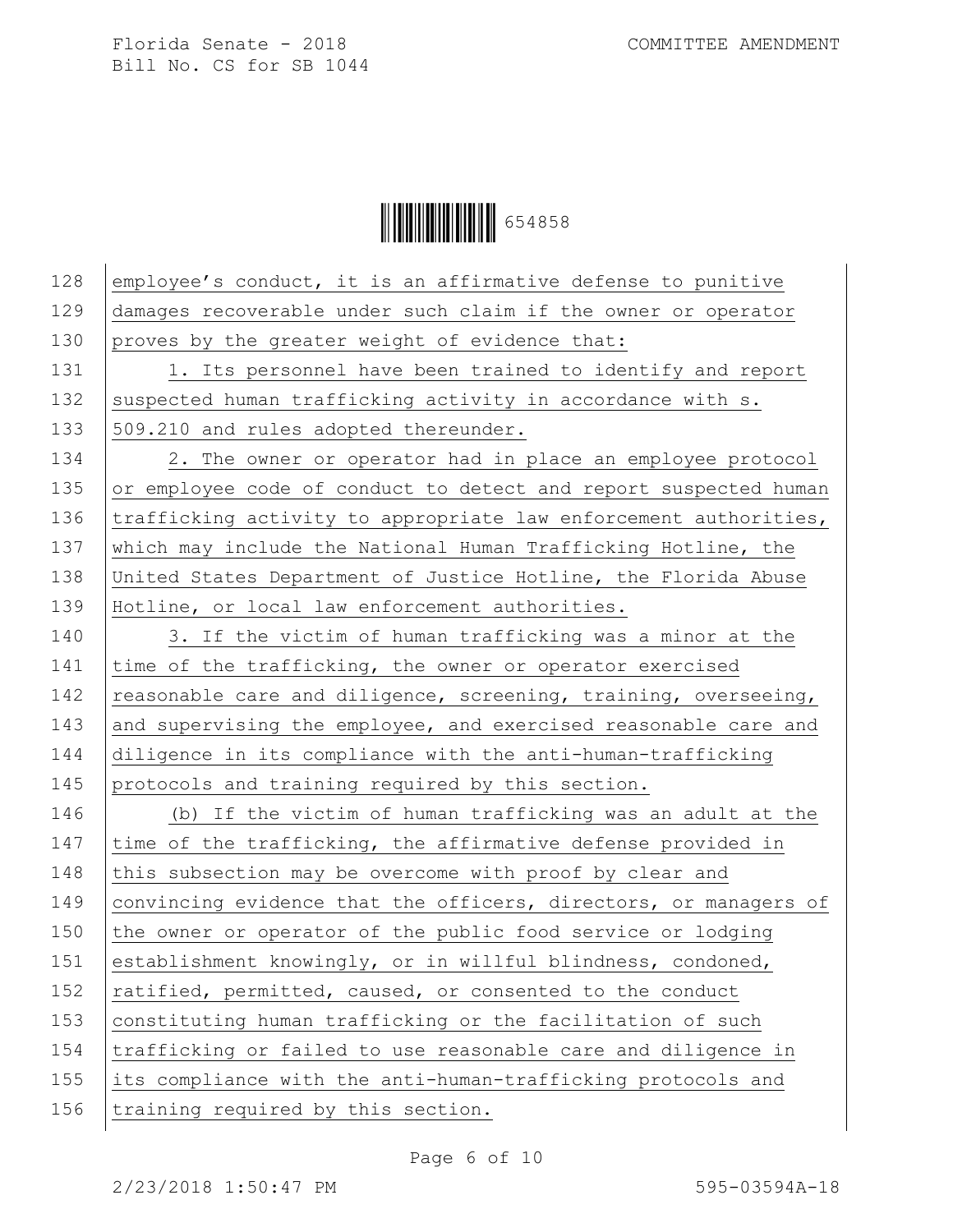

| 157 | Section 3. Subsection (4) is added to section $772.104$ ,        |
|-----|------------------------------------------------------------------|
| 158 | Florida Statutes, to read:                                       |
| 159 | 772.104 Civil cause of action.-                                  |
| 160 | (4) This section does not apply to a cause of action that        |
| 161 | may be brought under s. 787.061.                                 |
| 162 | Section 4. Section 509.210, Florida Statutes, is created to      |
| 163 | read:                                                            |
| 164 | 509.210 Training of public food service and lodging              |
| 165 | establishment personnel regarding human trafficking.-            |
| 166 | (1) In consultation with the Attorney General, human             |
| 167 | trafficking victim advocacy organizations, and state and         |
| 168 | national restaurant and lodging associations, the division shall |
| 169 | adopt by rule one or more educational programs designed to train |
| 170 | employees of public food service and lodging establishments in   |
| 171 | the identification and reporting of suspected human trafficking  |
| 172 | activity. The owner or operator of a public food service or      |
| 173 | lodging establishment may also adopt its own educational program |
| 174 | for this purpose, which must be submitted to the division and    |
| 175 | approved by it for the owner's or operator's use. The division   |
| 176 | shall approve such a program for the use by the owner or         |
| 177 | operator and its affiliated establishments if it is determined   |
| 178 | to be at least as comprehensive and effective as the other       |
| 179 | programs adopted by the division by rule. The rule must require  |
| 180 | the owner or operator of each public food service or lodging     |
| 181 | establishment to train those classes of employee reasonably      |
| 182 | expected to routinely interact with guests, using an approved    |
| 183 | educational program, within a reasonable time after hiring, and  |
| 184 | at appropriate intervals thereafter, and to maintain             |
| 185 | documentation of such training for routine inspection. If the    |

Page 7 of 10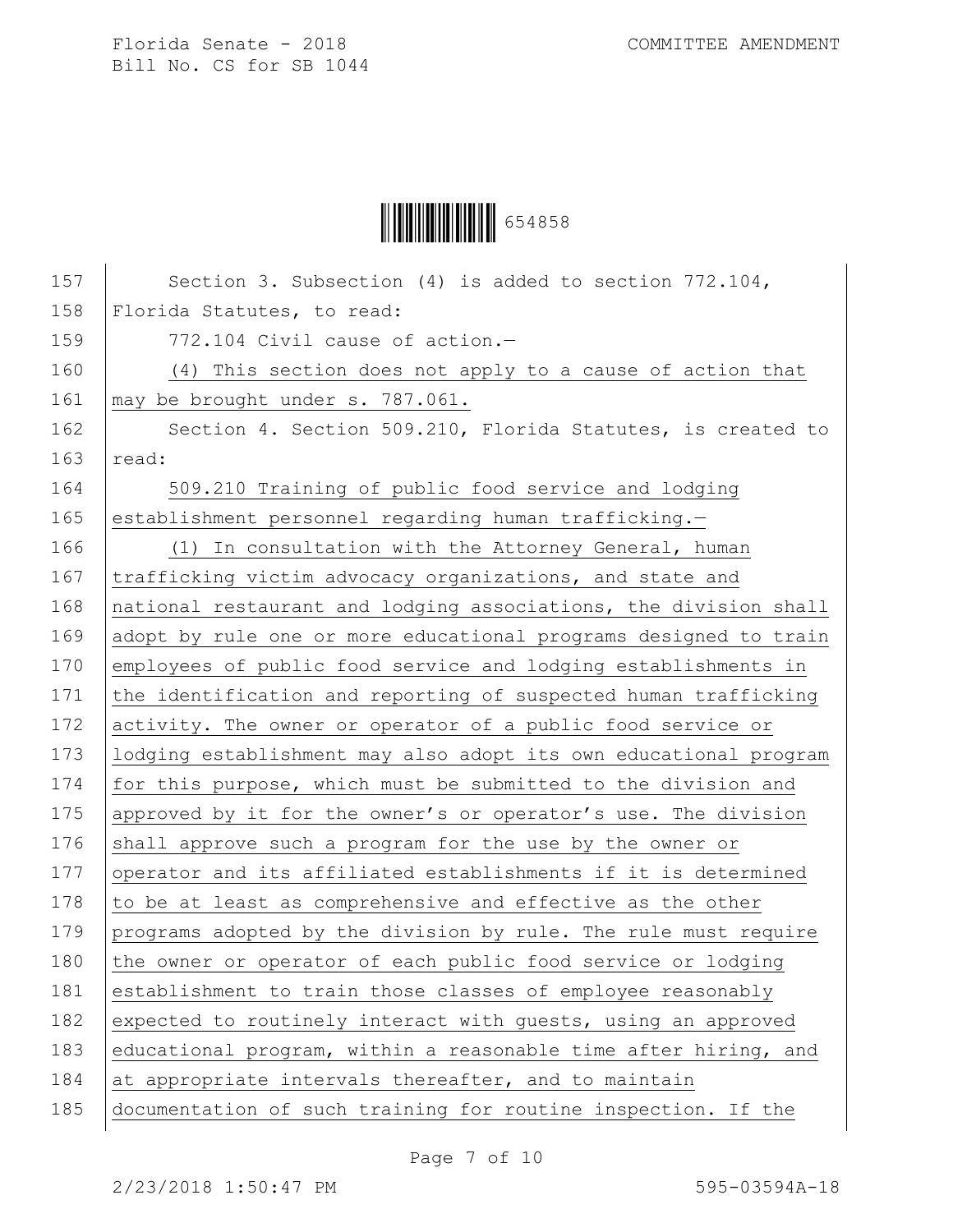Ì654858ZÎ654858

186 owner or operator fails to comply with the rule's requirements, 187 the division shall impose administrative sanctions pursuant to 188 s. 509.261. 189 (2) All public food service and lodging establishments 190 shall provide the division with proof of employee training upon 191  $\vert$  request, including, but not limited to, at the time of any 192 division inspection of the establishment. Proof of training for 193 each employee shall include the name, date of birth, and job 194 title of the trained employee, the date the training occurred, 195 and the approved educational program used. 196 | Section 5. The Division of Hotels and Restaurants of the 197 Department of Business and Professional Regulation may adopt

198 emergency rules pursuant to s. 120.54, Florida Statutes, to 199 | implement s. 509.210, Florida Statutes, as created by this act. 200 The Legislature finds emergency rulemaking power necessary for 201 the preservation of the rights and welfare of the people of 202 Florida and to address the scourge of human trafficking in our 203 state. The adoption of emergency rules pursuant to this section 204 is exempt from s.  $120.54(4)(a)$ , Florida Statutes.

205 Section 6. Subsections (7) and (9) of section 95.11, 206 Florida Statutes, are amended to read:

207 95.11 Limitations other than for the recovery of real 208 property.—Actions other than for recovery of real property shall 209 be commenced as follows:

210 (7) FOR INTENTIONAL TORTS BASED ON ABUSE.—An action founded 211 on alleged abuse, as defined in s. 39.01, s. 415.102, or s. 212  $\left| 984.03, \right.$   $\sigma$  exincest, as defined in s. 826.04, or human 213  $|$ trafficking, as defined in s. 787.06, may be commenced at any 214 | time within 7 years after the age of majority, or within 4 years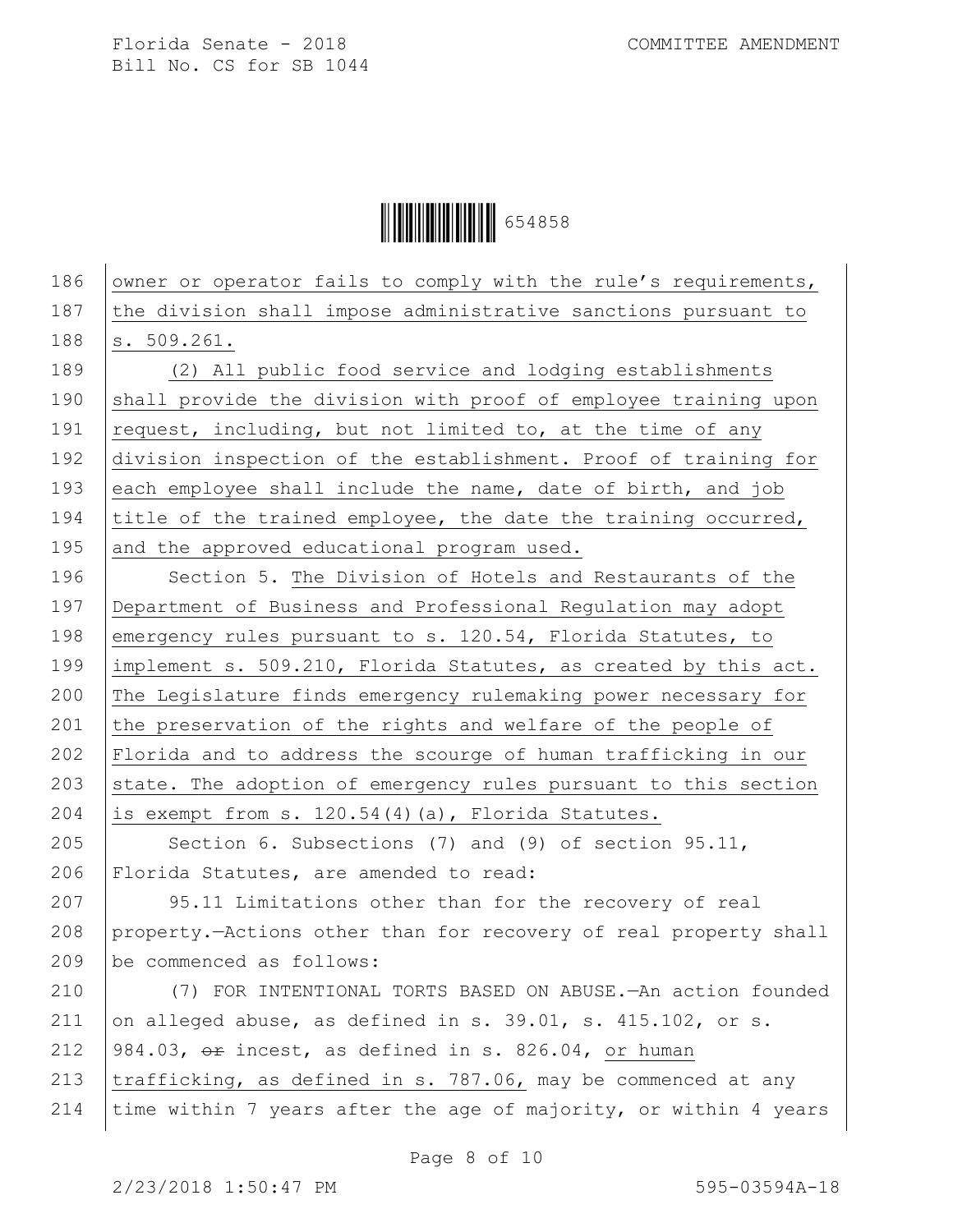Ì654858ZÎ654858

215 after the injured person leaves the dependency of the abuser, or 216 within 4 years from the time of discovery by the injured party 217  $\sigma$  of both the injury and the causal relationship between the 218 injury and the abuse, whichever occurs later.

219 (9) SEXUAL BATTERY OFFENSES ON VICTIMS UNDER AGE 16.—An 220 action related to an act constituting a violation of  $s$ . 794.011 221 or brought pursuant to s. 787.061 involving a victim who was 222 under the age of 16 at the time of the act may be commenced at 223 any time. This subsection applies to any such action other than 224 one which would have been time barred on or before July 1, 2010.

225 Section 7. This act shall take effect October 1, 2018.

227 ================= T I T L E A M E N D M E N T ================ 228 And the title is amended as follows:

229 **Delete everything before the enacting clause**  $230$  and insert:

## 231 A bill to be entitled

232 An act relating to victims of human trafficking; 233 providing a short title; creating s. 787.061, F.S.; 234 providing legislative findings; defining terms; 235 | providing a civil cause of action for victims of human 236 trafficking against a trafficker or facilitator; 237 | providing procedures and requirements for bringing a 238 claim; providing for damages, penalties, punitive 239 damages, attorney fees, expenses, and costs; requiring 240 a court to impose civil penalties in certain 241 circumstances; providing for the deposit or 242 distribution of civil penalties; requiring the equal 243 distribution of punitive damages between victims and a

Page 9 of 10

226